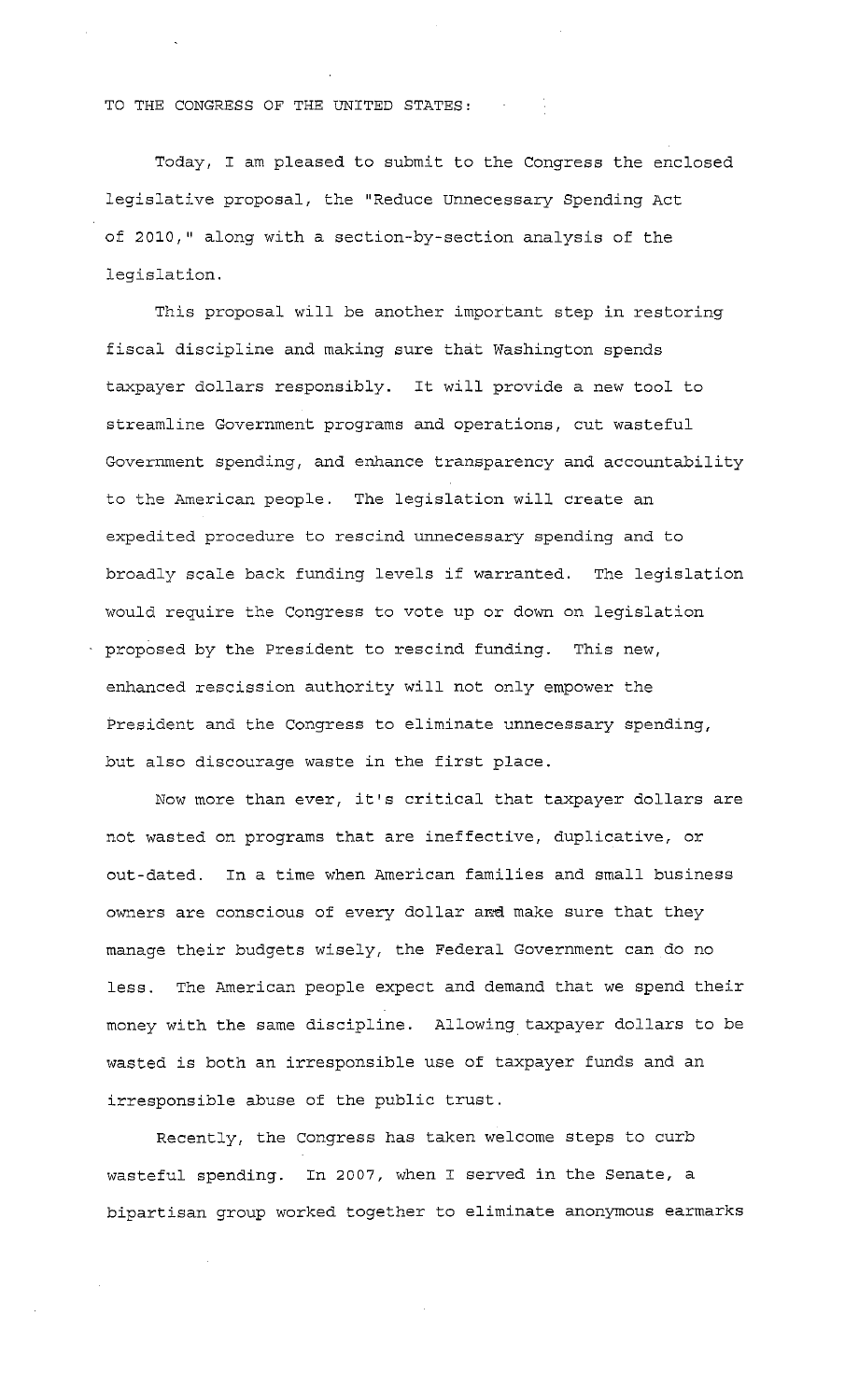and brought new measures of transparency to the process so Americans can better follow how their tax dollars are being spent. Consequently, we have seen progress -- with earmarks declining since these reforms were passed, including during this past fiscal year.

In addition, my Administration undertook a line-by-line review of the Budget, and put forward approximately \$20 billion of terminations, reductions, and savings both for Fiscal Year 2010 and 2011. While recent administrations have seen between 15 to 20 percent of their proposed discretionary cuts approved by the Congress, for FY 2010, we worked with the Congress to enact 60 percent of proposed cuts.

Despite the progress we have made to reduce earmarks and other unnecessary spending, there is still more work to be done. The legislation I am sending to you today provides an important tool. The legislation allows the President to target spending policies that do not have a legitimate and worthy public purpose by providing the President with an additional authority to propose the elimination of wasteful or excessive funding. These proposals then receive expedited consideration in the Congress and a guaranteed up-or-down vote. This legislation would also allow the President to delay funding for these projects until the Congress has had the chance to consider the changes. In addition, this proposal has been crafted to preserve the constitutional balance of power between the President and the Congress.

Overall, the "Reduce Unnecessary Spending Act of 2010" provides a new way for the Congress and the President to manage taxpayer dollars wisely. That is why I urge the prompt and

2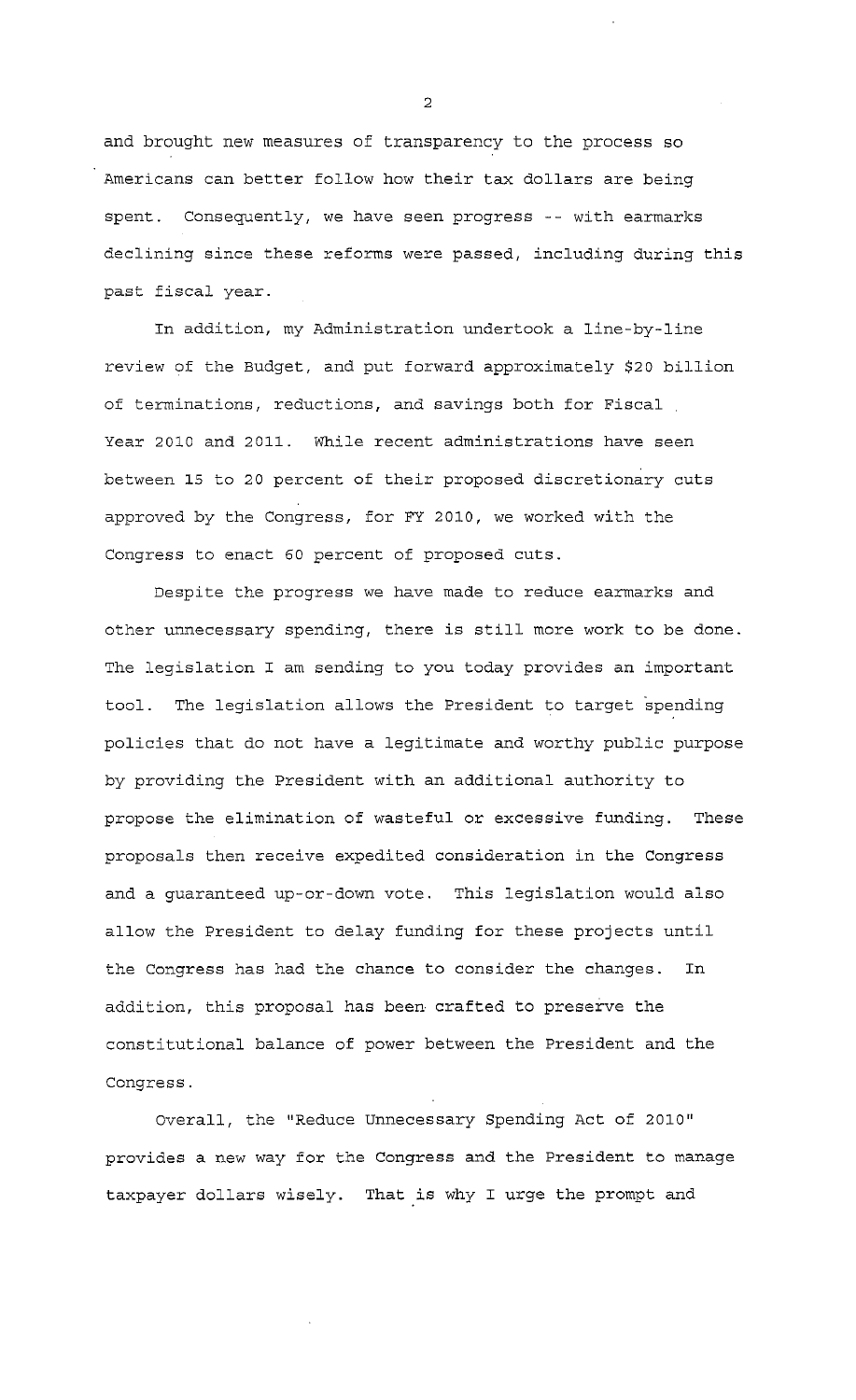favorable consideration of this proposal, and look forward to working with the Congress on this matter in the coming weeks.

THE WHITE HOUSE,

May 24, 2010.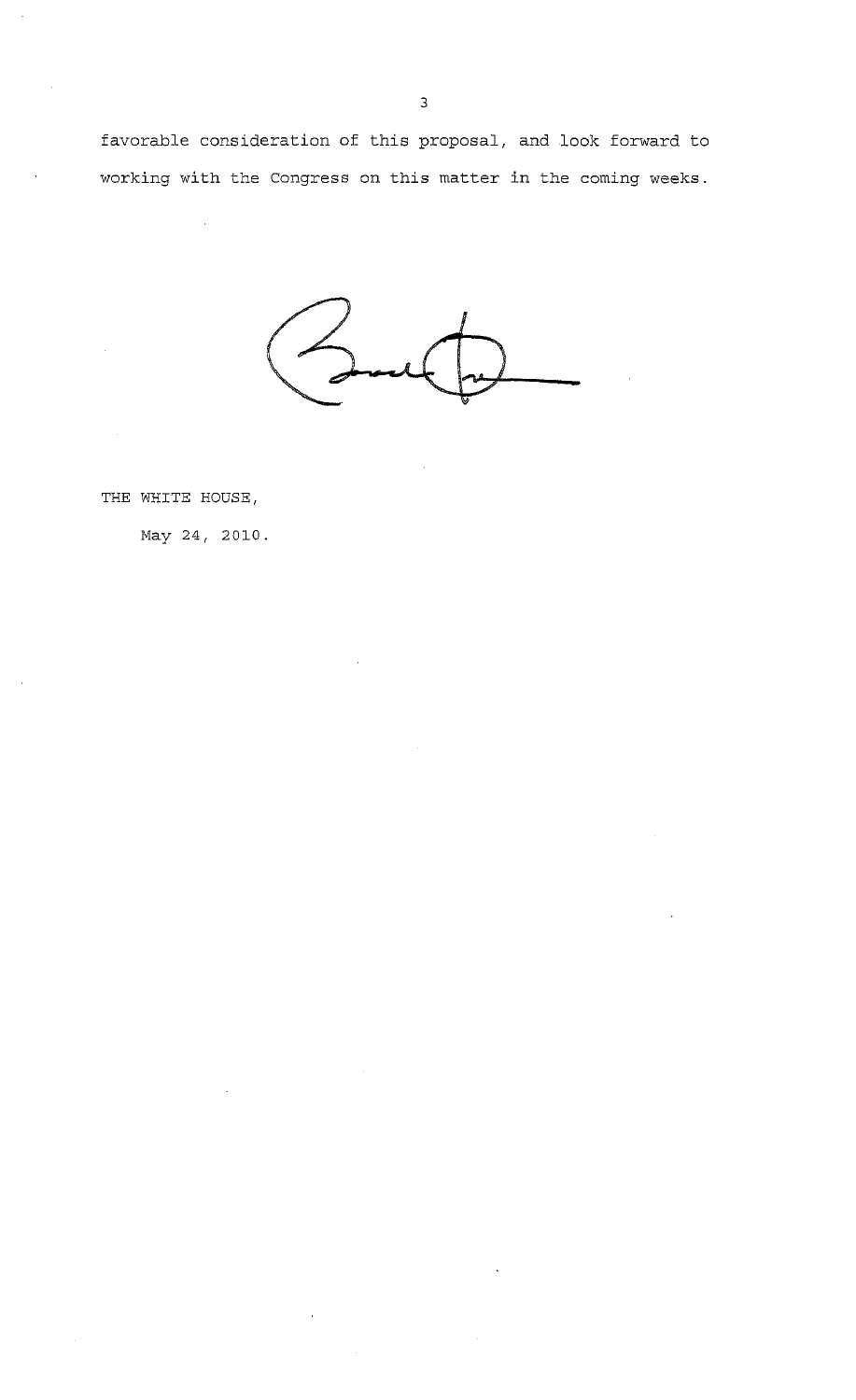| $\mathbf{1}$   | A bill to provide an optional fast-track procedure the President may use when submitting rescission        |
|----------------|------------------------------------------------------------------------------------------------------------|
| $\overline{2}$ | requests, and for other purposes.                                                                          |
| 3              |                                                                                                            |
| 4              | Be it enacted by the Senate and House of Representatives of the United States of America in                |
| 5              | Congress assembled,                                                                                        |
| 6              | <b>CHAPTER 1: EXPEDITED RESCISSIONS</b>                                                                    |
| 7              |                                                                                                            |
| 8              | <b>SECTION 1. TITLE AND PURPOSES.</b>                                                                      |
| 9              | (a) Short Title.—This Act may be cited as the "Reduce Unnecessary Spending Act of 2010".                   |
| 10             | (b) Purpose.—This Act creates an optional fast-track procedure the President may use when                  |
| 11             | submitting rescission requests, which would lead to an up-or-down vote by Congress on the President's      |
| 12             | package of rescissions, without amendment.                                                                 |
| 13             |                                                                                                            |
| 14             | <b>SECTION 2. RESCISSIONS OF FUNDING.</b>                                                                  |
| 15             | Part C of the Impoundment Control Act of 1974 is amended to read as follows.—                              |
| 16             |                                                                                                            |
| 17             | "SECTION 1021. APPLICABILITY AND DISCLAIMER.—The rules, procedures, requirements, and                      |
| 18             | definitions in this Part apply only to executive and legislative actions explicitly taken under this Part. |
| 19             | They do not apply to actions taken under Part B or to other executive and legislative actions not taken    |
| 20             | under this Part.                                                                                           |
| 21             |                                                                                                            |
| 22             | "SECTION 1022. DEFINITIONS.                                                                                |
| 23             | (1) The terms "appropriations Act", "budget authority", and "new budget authority" have the same           |
| 24             | meanings as in section 3 of the Congressional Budget Act of 1974.                                          |
| 25             | (2) The terms "account", "current year", "CBO", and "OMB" have the same meanings as in                     |
| 26             | section 250 of the Balanced Budget and Emergency Deficit Control Act of 1985 as in effect on September     |
| 27             | 30, 2002.                                                                                                  |
| 28             | (3) Under this Part, "days of session" shall be calculated by excluding weekends and national              |
| 29             | holidays; and any day during which a chamber of Congress is not in session shall not be counted as a day   |
| 30             | of session of that chamber; and any day during which neither chamber is in session shall not be counted as |
| 31             | a day of session of Congress.                                                                              |
| 32             | (4) The term "entitlement law" means the statutory mandate or requirement of the United States to          |
| 33             | incur a financial obligation unless that obligation is explicitly conditioned on the appropriation in      |
|                |                                                                                                            |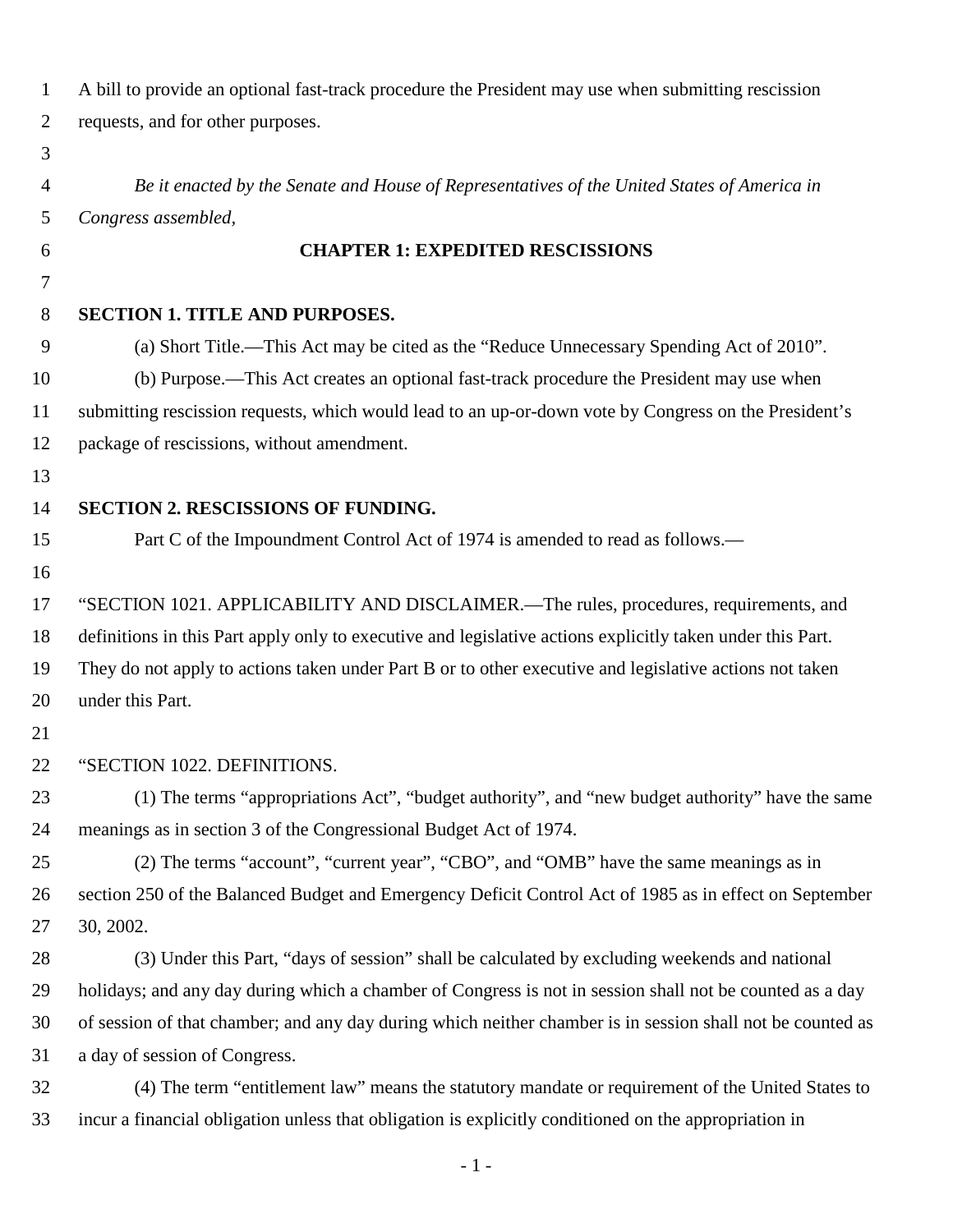1 subsequent legislation of sufficient funds for that purpose, and the Supplemental Nutrition Assistance 2 Program.

3 (5) The term "funding" refers to new budget authority and obligation limits except to the extent 4 that the funding is provided for entitlement law.

5 (6) The term "rescind" means to eliminate or reduce the amount of enacted funding.

6 (7) The terms "withhold" and "withholding" apply to any executive action or inaction that 7 precludes the obligation of funding at a time when it would otherwise have been available to an agency 8 for obligation. The term does not include administrative or preparatory actions undertaken prior to 9 obligation in the normal course of implementing budget laws.

10

### 11 "SECTION 1023. TIMING AND PACKAGING OF RESCISSION REQUESTS.

12 (a) Timing.—Whenever the President proposes that Congress rescind funding under the 13 procedures in this Part, OMB shall transmit a message to Congress containing the information specified in 14 section 1024, and the message transmitting the proposal shall be sent to Congress no later than 45 days of 15 session of Congress after the date of enactment of the funding.

16 (b) Packaging and Transmittal of Requested Rescissions.—Except as provided in subsection (c), 17 for each piece of legislation that provides funding, the President shall request at most one package of 18 rescissions and the rescissions in that package shall apply only to funding contained in that legislation. 19 OMB shall deliver each message requesting a package of rescissions to the Clerk of the House of 20 Representatives if the House is not in session and to the Secretary of the Senate if the Senate is not in 21 session. OMB shall make a copy of the transmittal message publicly available, and shall publish in the 22 Federal Register a notice of the message and information on how it can be obtained.

- 23 (c) Special Packaging Rules.—After enactment of
- 24 (1) a joint resolution making continuing appropriations,
- 

25 (2) a supplemental appropriations bill, or

26 (3) an omnibus appropriations bill,

27 covering some or all of the activities customarily funded in more than one regular appropriations bill, the 28 President may propose as many as two packages rescinding funding contained in that legislation, each 29 within the 45-day period specified in subsection (a). OMB shall not include the same rescission in both 30 packages, and, if the President requests the rescission of more than one discrete amount of funding under 31 the jurisdiction of a single subcommittee, OMB shall include each of those discrete amounts in the same 32 package.

33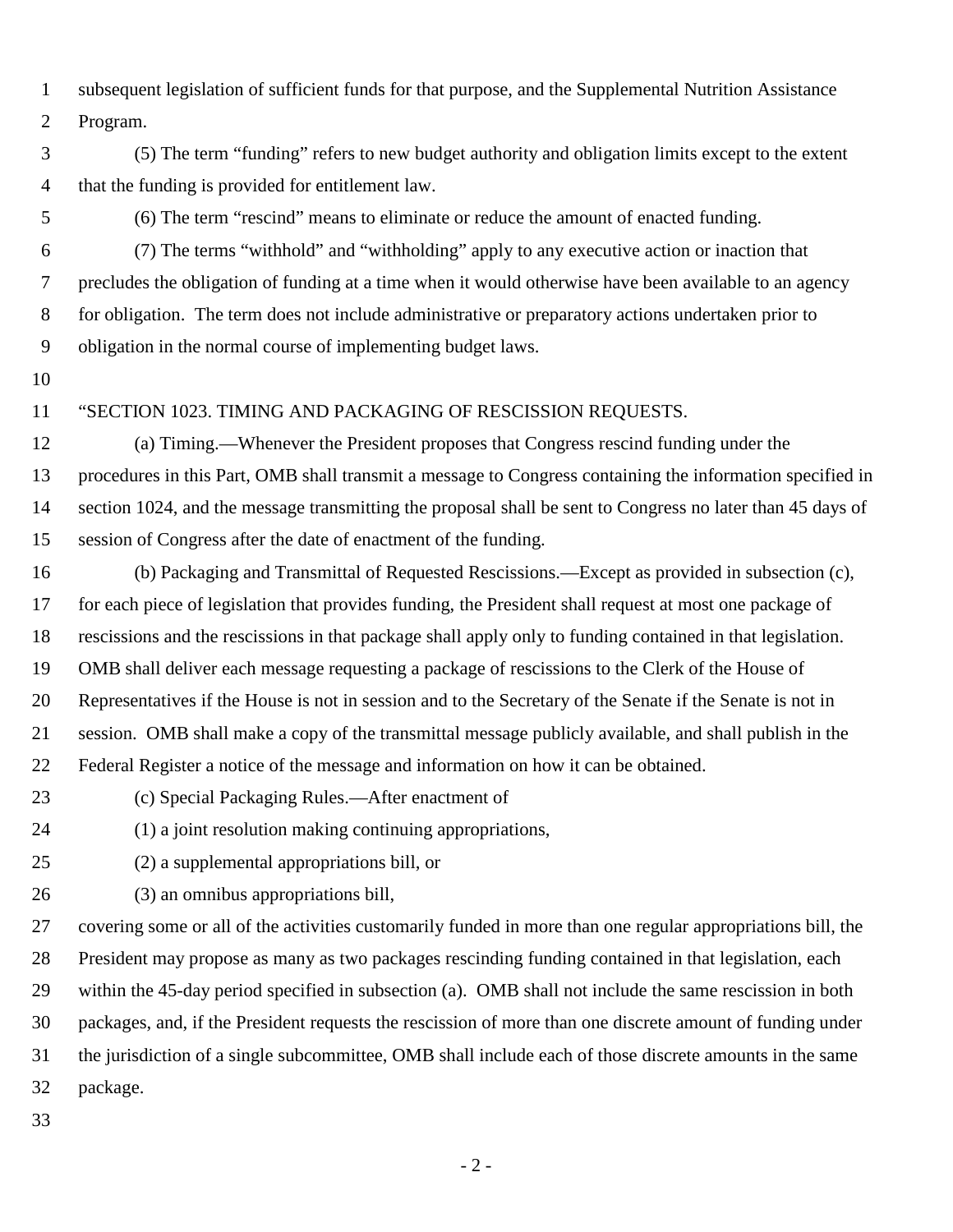| $\mathbf{1}$     | "SECTION 1024. REQUESTS TO RESCIND FUNDING.                                                                |
|------------------|------------------------------------------------------------------------------------------------------------|
| $\overline{2}$   | For each request to rescind funding, the transmittal message shall specify—                                |
| 3                | (1) the dollar amount to be rescinded;                                                                     |
| $\overline{4}$   | (2) the agency, bureau, and account from which the rescission shall occur;                                 |
| 5                | (3) the program, project, or activity within the account (if applicable) from which the rescission         |
| 6                | shall occur;                                                                                               |
| 7                | (4) the amount of funding, if any, that would remain for the account, program, project, or activity        |
| $8\,$            | if the rescission request is enacted; and                                                                  |
| $\boldsymbol{9}$ | (5) the reasons the President requests the rescission.                                                     |
| 10               | In addition, OMB shall designate each separate rescission request by number and shall include proposed     |
| 11               | legislative language to accomplish the requested rescission. The proposed legislative language shall not   |
| 12               | include any changes in existing law other than the rescission of funding, and shall not include any        |
| 13               | supplemental appropriations, transfers, or reprogrammings.                                                 |
| 14               |                                                                                                            |
| 15               | "SECTION 1025. GRANTS OF AND LIMITATIONS ON PRESIDENTIAL AUTHORITY.                                        |
| 16               | (a) Presidential Authority to Withhold Funding.—If the President proposes a rescission of funding          |
| 17               | under this Part, then notwithstanding any other provision of law, OMB is hereby authorized, subject to the |
| 18               | time limits of subsection (c), to temporarily withhold that funding from obligation.                       |
| 19               | (b) Expedited Procedures Available only Once per Bill.—The President may not invoke the                    |
| 20               | procedures of this Part, or the authority to withhold funding granted by subsection (a), on more than one  |
| 21               | occasion for any Act providing funding.                                                                    |
| 22               | (c) Time Limits.—OMB shall make available for obligation any funding withheld under                        |
| 23               | subsection (a) on the earliest of-                                                                         |
| 24               | (1) the day on which the President determines that the continued withholding or reduction                  |
| 25               | no longer advances the purpose of legislative consideration of the rescission request;                     |
| 26               | (2) starting from the day on which OMB transmitted a message to Congress requesting the                    |
| 27               | rescission of funding, 25 calendar days in which the House of Representatives has been in session          |
| 28               | or 25 calendar days in which the Senate has been in session, whichever occurs second; or                   |
| 29               | (3) the last day after which the obligation of the funding in question can no longer be fully              |
| 30               | accomplished in a prudent manner before its expiration.                                                    |
| 31               |                                                                                                            |
| 32               | "SECTION 1026. CONGRESSIONAL CONSIDERATION OF RESCISSION REQUESTS.                                         |

- 3 -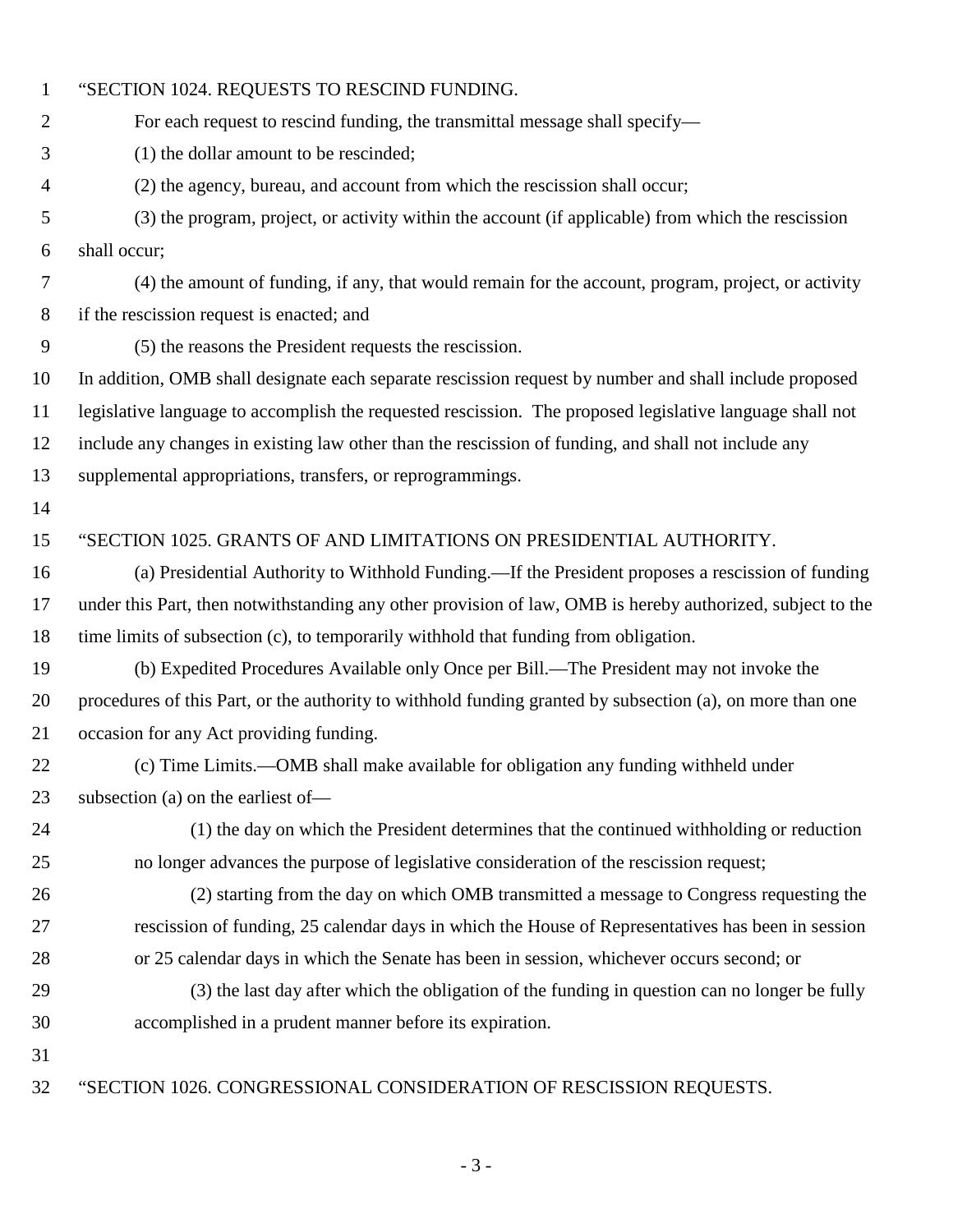1 (a) Preparation of Legislation to Consider a Package of Expedited Rescission Requests.—When 2 the House of Representatives receives a package of expedited rescission requests, the Clerk shall prepare 3 a House bill that only rescinds the amounts requested. The bill shall read as follows:

4 "There is hereby enacted the rescissions numbered [insert number or numbers] as set forth in the 5 Presidential message of [insert date] transmitted under Part C of the Impoundment Control Act of 6 1974 as amended."

7 The Clerk shall include in the bill each numbered rescission request listed in the Presidential package in 8 question, except that the Clerk shall omit a numbered rescission request if the Chairman of the House 9 Budget Committee, after consulting with the Senate Budget Committee, CBO, GAO, and the House and 10 Senate committees that have jurisdiction over the funding, determines that the numbered rescission does 11 not refer to funding or includes matter not permitted under a request to rescind funding.

12 (b) Introduction and Referral of Legislation to Enact a Package of Expedited Rescissions.—The 13 majority leader or the minority leader of the House or Representatives, or a designee, shall (by request) 14 introduce each bill prepared under subsection (a) not later than 4 days of session of the House after its 15 transmittal, or, if no such bill is introduced within that period, any member of the House may introduce 16 the required bill in the required form on the fifth or sixth day of session of the House after its transmittal. 17 When such an expedited rescission bill is introduced in accordance with the prior sentence, it shall be 18 referred to the House committee of jurisdiction. A copy of the introduced House bill shall be transmitted 19 to the Secretary of the Senate, who shall provide it to the Senate committee of jurisdiction.

20 (c) House Report and Consideration of Legislation to Enact a Package of Expedited 21 Rescissions.—The House committee of jurisdiction shall report without amendment the bill referred to it 22 under subsection (b) not more than 5 days of session of the House after the referral. The Committee may 23 order the bill reported favorably, unfavorably, or without recommendation. If the Committee has not 24 reported the bill by the end of the 5-day period, the Committee shall be automatically discharged from 25 further consideration of the bill and it shall be placed on the appropriate calendar.

26 (d) House Motion to Proceed. —After a bill to enact an expedited rescission package has been 27 reported or the committee of jurisdiction has been discharged under subsection (c), it shall be in order to 28 move to proceed to consider the bill in the House. A Member who wishes to move to proceed to 29 consideration of the bill must announce that fact, and the motion to proceed shall be in order only during a 30 time designated by the Speaker within the legislative schedule for the next calendar day of legislative 31 session or the one immediately following it. If the Speaker does not designate such a time, then 3 or more 32 calendar days of legislative session after the bill has been reported or discharged, it shall be in order for 33 any Member to move to proceed to consider the bill. A motion to proceed shall not be in order after the

- 4 -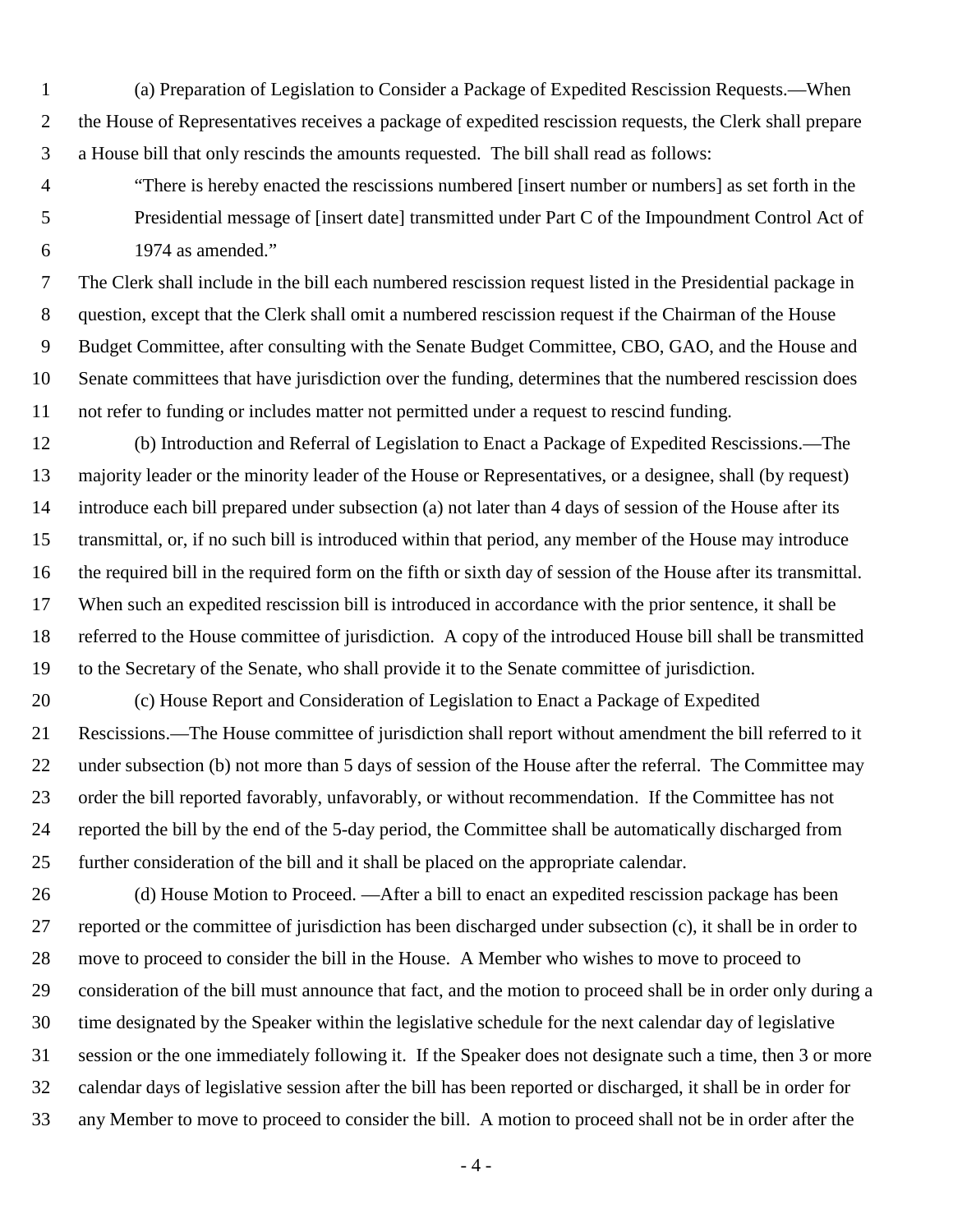1 House has disposed of a prior motion to proceed with respect to that package of expedited rescissions. 2 The previous question shall be considered as ordered on the motion to proceed, without intervening 3 motion. A motion to reconsider the vote by which the motion to proceed has been disposed of shall not 4 be in order. If 5 calendar days of legislative session have passed since the bill was reported or discharged 5 under this subsection and no Member has made a motion to proceed, the bill shall be removed from the 6 calendar.

7 (e) House Consideration.—A bill consisting of a package of rescissions shall be considered as 8 read. All points of order against the bill are waived, except that a point of order may be made that one or 9 more numbered rescissions included in the bill would enact language containing matter not requested by 10 the President or not permitted under this Act as part of that package. If the Presiding Officer sustains such 11 a point of order, the numbered rescission or rescissions that would enact such language are deemed to be 12 automatically stripped from the bill and consideration proceeds on the bill as modified. The previous 13 question shall be considered as ordered on the bill to its passage without intervening motion, except that 4 14 hours of debate equally divided and controlled by a proponent and an opponent are allowed, as well as 15 one motion to further limit debate on the bill. A motion to reconsider the vote on passage of the bill shall 16 not be in order.

17 (f) Senate Consideration.—If the House of Representatives approves a House bill enacting a 18 package of rescissions, that bill as passed by the House shall be sent to the Senate and referred to the 19 Senate Committee of jurisdiction. That Committee shall report without amendment the bill referred to it 20 under this subsection not later than 3 days of session of the Senate after the referral. The Committee may 21 order the bill reported favorably, unfavorably, or without recommendation. If the Committee has not 22 reported the bill by the end of the 3-day period, the Committee shall be automatically discharged from 23 further consideration of the bill and it shall be placed on the appropriate calendar. On the following day 24 and for 3 subsequent calendar days in which the Senate is in session, it shall be in order for any Senator to 25 move to proceed to consider the bill in the Senate. Upon such a motion being made, it shall be deemed to 26 have been agreed to and the motion to reconsider shall be deemed to have been laid on the table. Debate 27 on the bill in the Senate under this subsection, and all debatable motions and appeals in connection 28 therewith, shall not exceed 10 hours, equally divided and controlled in the usual form. Debate in the 29 Senate on any debatable motion or appeal in connection with such a bill shall be limited to not more than 30 1 hour, to be equally divided and controlled in the usual form. A motion to further limit debate on such a 31 bill is not debatable. A motion to amend such a bill or strike a provision from it is not in order. A motion 32 to recommit such a bill is not in order.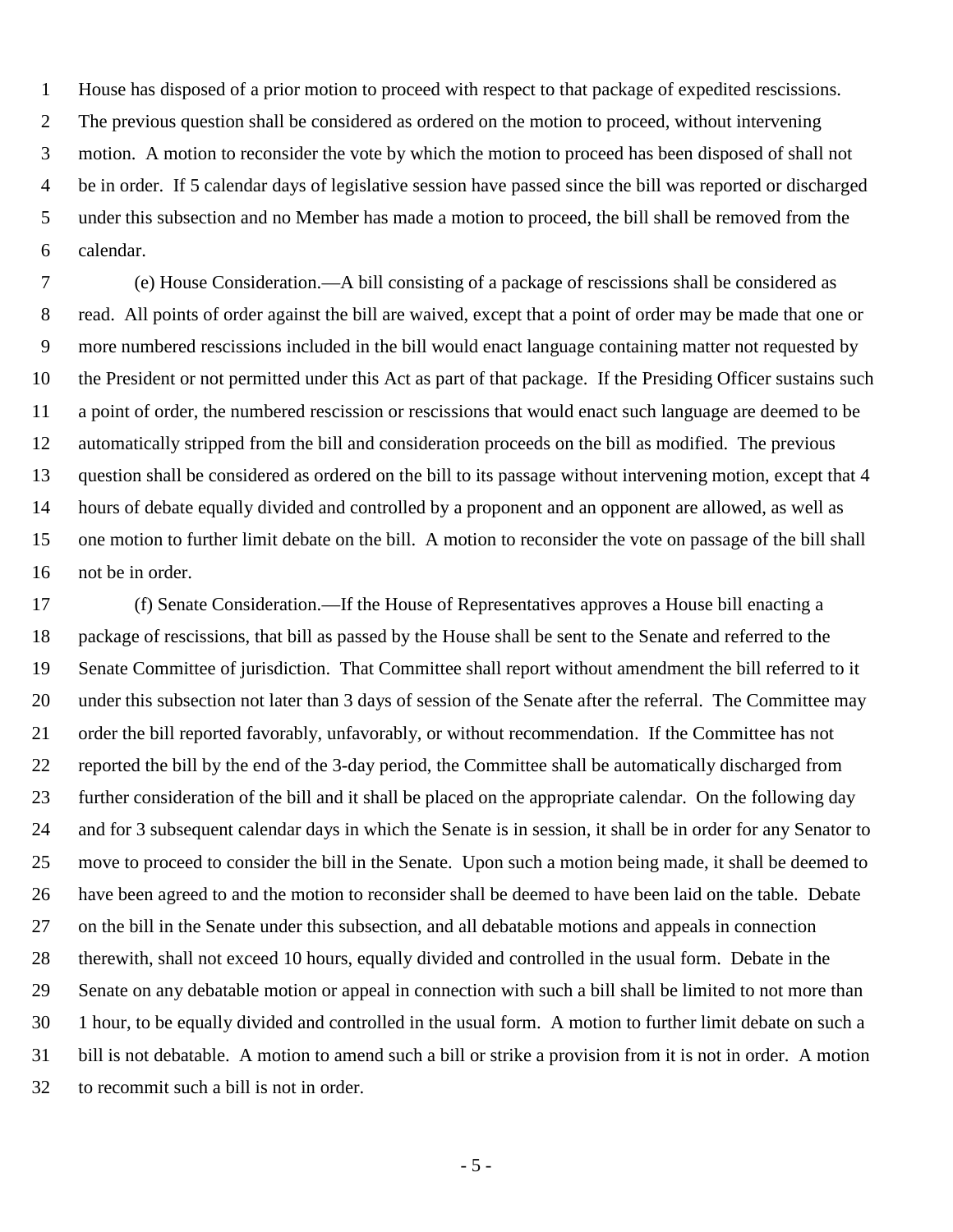| $\mathbf{1}$   | (g) Senate Point of Order.—It shall not be in order for the Senate to employ the procedures in this           |
|----------------|---------------------------------------------------------------------------------------------------------------|
| $\overline{2}$ | Part while considering a bill approved by the House enacting a package of rescissions under this Part if      |
| 3              | any numbered rescission in the bill would enact matter not requested by the President or not permitted        |
| 4              | under this Act as part of that package. If a point of order under this section is sustained, consideration of |
| 5              | the bill shall no longer be governed by subsection (f); instead, consideration shall be governed by the       |
| 6              | Standing Rules of the Senate and any other rules applicable to Senate consideration of legislation.           |
| $\tau$         |                                                                                                               |
| 8              | <b>SECTION 3. TECHNICAL AND CONFORMING AMENDMENTS</b>                                                         |
| 9              | (a) Table of Contents.—Subsection 1(b) of the Congressional Budget Act of 1974 is amended by                  |
| 10             | altering the section numbers and names in accordance with the amendments made by this Act.                    |
| 11             | (b) Title.—The title of Part C of the Impoundment Control Act of 1974 is amended to read                      |
| 12             | "Expedited Consideration of Proposed Rescissions".                                                            |
| 13             | (c) Temporary Withholding.— In section 1013(c) of the Impoundment Control Act of 1974, strike                 |
| 14             | "section 1012." and insert "section 1012 or section 1025."                                                    |
| 15             | (d) Rulemaking.—Section 904(a) of the Congressional Budget Act of 1974 is amended by striking                 |
| 16             | "and $1017$ " and inserting "1017, and $1026$ " and section $904(d)(1)$ is amended by striking "or section    |
| 17             | 1017" and inserting "or section 1017 or 1026".                                                                |
| 18             |                                                                                                               |
| 19             | <b>SECTION 4. EXPIRATION.</b>                                                                                 |
| 20             | Part C of the Impoundment Control Act of 1974 (as amended by this Act) shall expire on                        |
| 21             | December 31, 2014.                                                                                            |
| 22             |                                                                                                               |
| 23             | CHAPTER 2. AMENDMENTS TO PART A OF THE IMPOUNDMENT CONTROL ACT.                                               |
| 24             | Immediately after section 1001 of the Impoundment Control Act of 1974, insert the following—                  |
| 25             | "SECTION 1002. RESCINDED FUNDS.                                                                               |
| 26             | If budget authority is rescinded under Part B or funding is rescinded under Part C, the amount so             |
| 27             | rescinded shall revert to the fund whence it came (general fund, trust fund, special fund, revolving fund,    |
| 28             | and so on as applicable), except to the extent legislation specifies otherwise.                               |
| 29             |                                                                                                               |
| 30             | "SECTION 1003. SEVERABILITY.                                                                                  |
| 31             | If the judicial branch of the United States finally determines that one or more of the provisions of          |
| 32             | Parts B or C violate the Constitution of the United States, the remaining provisions of those Parts shall     |
| 33             | continue in effect."                                                                                          |

- 6 -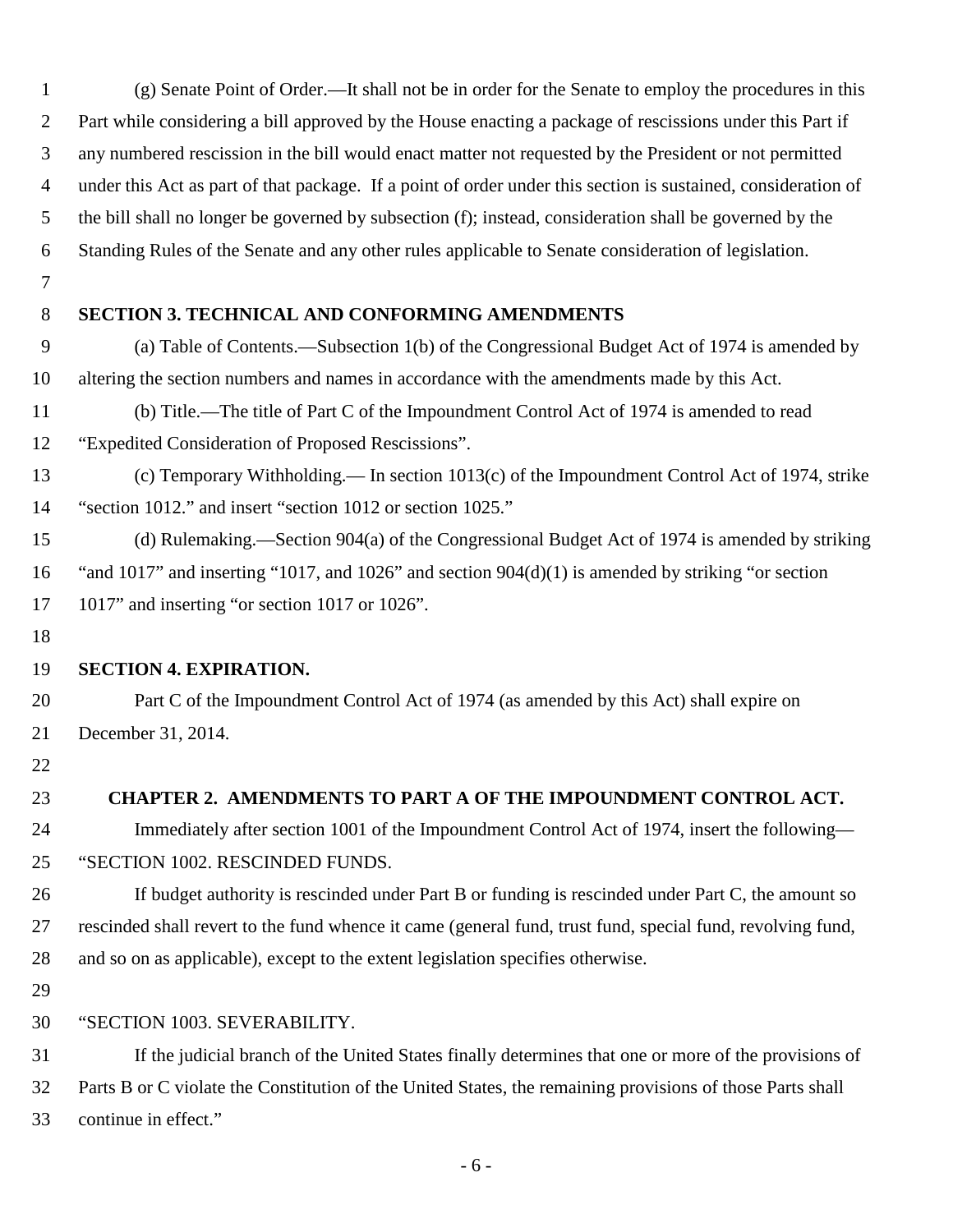# **Section-by-Section Analysis and Explanation of the "Reduce Unnecessary Spending Act of 2010"**

May 24, 2010

### **Summary.**

Chapter 1 establishes a special process under which the President may request the rescission of funding contained in a newly enacted bill. This commonly occurs in appropriations bills, but sometimes other bills include non-entitlement funding, which is also subject to this act. The Congress must then consider those requests in a package (generally one package per newly enacted bill) under an expedited procedure leading to a guaranteed, up-or-down vote on the entire package without amendment. While the Congress cannot amend the package, it would omit from the bill any proposed rescission containing matter that goes beyond the limited types of rescission requests permitted under this new process.

This new process takes the place of Part C of the Impoundment Control Act (the Line-Item Veto Act of 1996, which the Supreme Court struck down in 1998), and expires at the end of 2014.

Chapter 2 clarifies legal questions.

Nothing in this bill affects the President's right to propose whatever legislation he chooses under standard procedures, or the Congress's right to consider (or not consider) standard legislative proposals under standard procedures.

Under this bill, the President would have two procedures to choose between, as well as the standard procedures, if he wants the Congress to take a second look at funding legislation: a) the new, expedited, up-or-down procedures created by this Act, and b) the procedures under the existing Impoundment Control Act of 1974. There are four main differences between the procedures under this new Act and the Impoundment Control Act:

- The new Act requires that proposed rescissions be submitted relatively shortly after an appropriations law or other law providing non-entitlement funding is enacted;
- The new Act requires the Congress to consider proposed rescissions stemming from such a new law in a *package*;
- The new Act does not permit the Congress to amend the President's package of rescissions; and
- The new Act guarantees the President an up-or-down-vote on his package.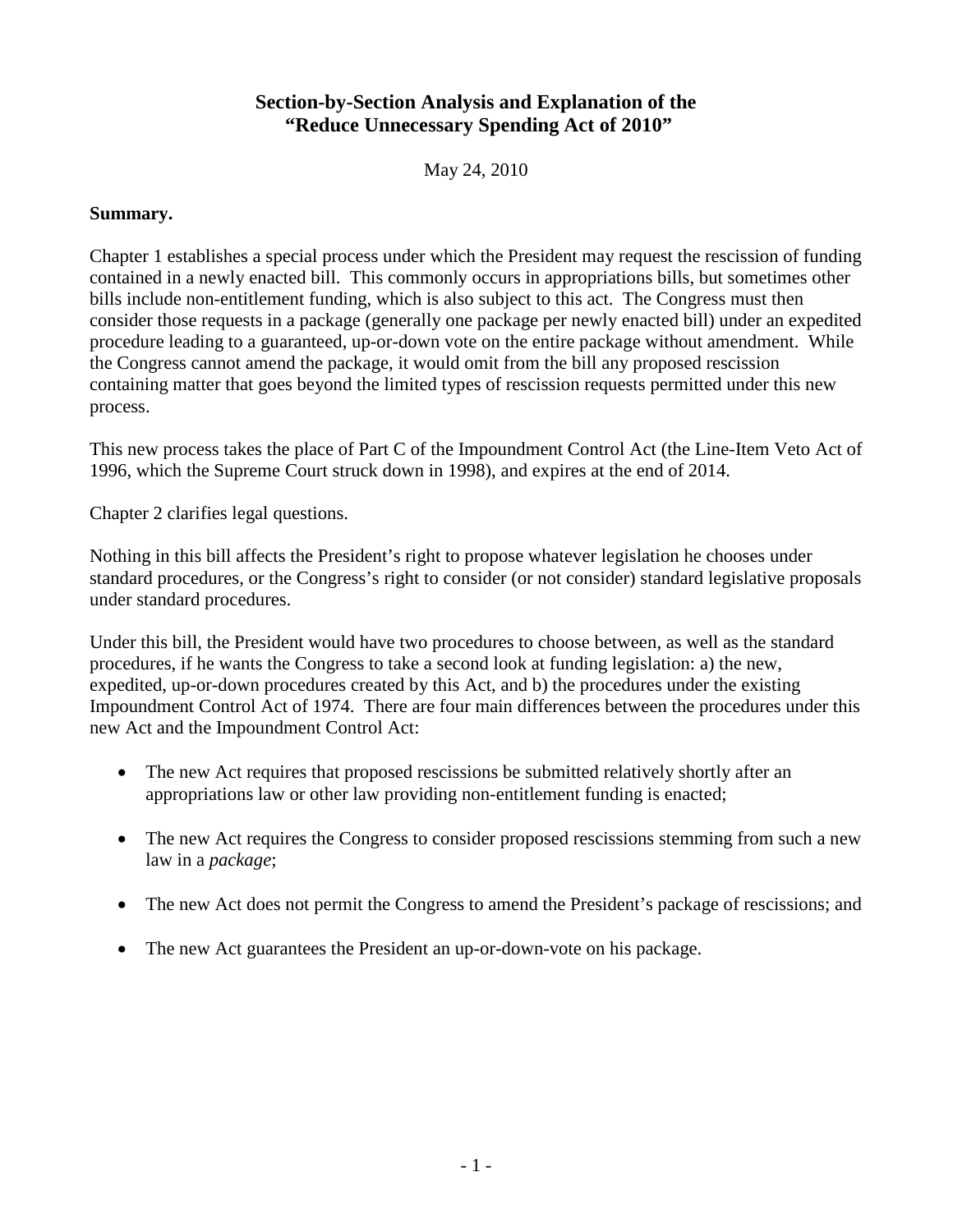### **Section-by-Section Analysis and Explanation.**

 $\overline{a}$ 

## **Chapter 1: Expedited Rescissions**

**Section 1** creates a short title, the Reduce Unnecessary Spending Act of 2010, and briefly states the purpose: creating a new option for the President, a guaranteed up-or-down vote on his package, without amendment.

**Section 2** repeals the unconstitutional Line-Item Veto Act of 1996 by replacing it in its entirety with the new, expedited process described in the summary. The Line-Item Veto Act had been created in 1996 as Part C of the Impoundment Control Act (ICA), so the new expedited process becomes the new Part C of the ICA. Within this new Part C of the ICA, the new process is set forth in six sections:

 Section 1021. Applicability and Disclaimer Section 1022. Definitions Section 1023. Timing and Packaging of Rescission Requests Section 1024. Requests to Rescind Funding Section 1025. Grants of and Limitations on Presidential Authority Section 1026. Congressional Consideration of Rescission Requests

*Section 1021, Applicability and Disclaimer,* makes clear that the new fast-track process created by the new Part C of the ICA is an optional alternative to standard executive-legislative procedures and to Part B of the ICA, the process created in 1974. Section 1021 also says that any definitions of terms, or any requirements or limitations on the President or on the Congress, apply *only* for the purposes of this new fast-track process; that is, they apply only if the President explicitly invokes Part C when requesting the Congress to consider a package of rescissions.

*Section 1022, Definitions,* sets forth and defines the terms used under the new section. The majority are defined by simple cross-references to the standard definitions used in other budget laws. Three definitions deserve comment.

*First*, "funding" covers new budget authority and obligation limits, except to the extent that the funding is used to pay entitlement benefits. Discretionary appropriations are therefore the most common form of funding. However, the term also covers budget authority provided by legislation other than appropriations acts as long as that funding does not pay entitlement benefits.

*Second*, the term "entitlement law" is defined. This is essential to the definition of "funding" (which is defined as not covering entitlement law). The key to the definition is that an entitlement exists when a provision of law mandates that payments be made even if the funding needed to make those payments, to be provided in a subsequent law, is inadequate or nonexistent.<sup>[1](#page-10-0)</sup> In addition, the term is applied to the Supplemental Nutrition Assistance Program

<span id="page-10-0"></span><sup>&</sup>lt;sup>1</sup> Sometimes the same law that establishes a mandate in one provision conditions that mandate on the availability of funding – and then provides the funding in a separate section of the same law. In this case, the law is an entitlement if the first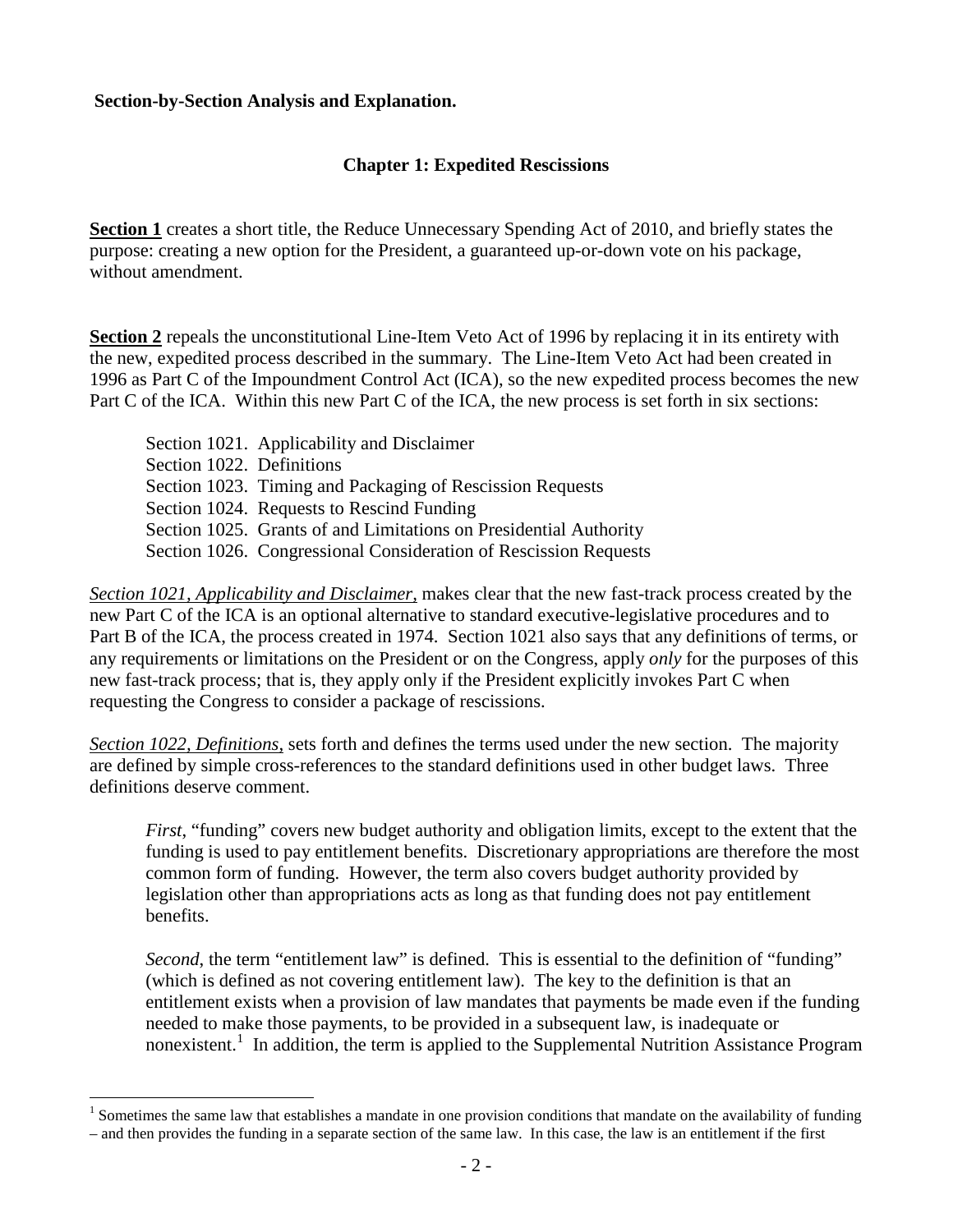(formerly the food stamp program), which does not meet the definition of entitlement but has been treated as mandatory by every administration for the last three decades and was defined that way in the Budget Enforcement Act of 1990.

*Third*, "rescind" means to eliminate *or reduce*. This is the standard interpretation. Thus, if an appropriations Act provides \$185 million for a program, the President can request the Congress to reduce that amount to, for instance, \$170 million by rescinding \$15 million of the appropriated funds. Or he could request the amount be reduced to zero – and the program eliminated – by rescinding all \$185 million.

*Section 1023, Timing and Packaging of Rescission Requests,* describes how the new process starts. After enactment of funding, the President has 45 days during which the Congress is in session (excluding weekends and national holidays) to decide whether to invoke the new procedures laid out in Part C by requesting the Congress to enact one or more rescissions, to prepare the legislative language that would accomplish the rescissions, and to transmit the rescission requests in a package to the Congress. Only by adhering to the time limits and other procedures and constraints specified in Part C does the President trigger the fast-track consideration described in section 1026.

Section 1023(b) limits the President to a single package of rescissions per bill, and the rescissions he requests must be limited to provisions in that bill. For example, when an appropriations bill is enacted, the President may choose to invoke Part C and transmit a package of one or more rescissions of the funding provided in that bill.

There are exceptions to the packaging rule just described when a single appropriations bill includes funding that is in the jurisdiction of more than one subcommittee of the Appropriations Committees. This most commonly happens in supplemental, omnibus, or continuing appropriations. In this case, the President may (but need not) send up two rather than one package of rescission requests after the enactment of that appropriations bill. If he chooses two packages, one package would address rescissions related to one set of subcommittees and the other package would address rescissions related to the other subcommittees.<sup>[2](#page-11-0)</sup>

*Section 1024, Requests to Rescind Funding,* lists the explanatory information required to be included for each individual rescission request contained within a package of rescissions, including the President's reason for requesting the rescission. The section requires the President to number each separate rescission request and to propose the precise legislative language needed to effectuate it. Importantly, it restricts that language to accomplishing the rescission but to no other purpose: for example, the language cannot change how remaining funds are used or include supplemental funding. Since the Congress is required to vote on the rescission requests without amendment, each request must be clean: the request must do no more than reduce or eliminate an amount of funding that the underlying bill had provided for a specific budget account or for a program, project, or activity within that account. Frequently, funding provided within a budget account is intended for multiple programs, projects, or activities that are spelled out in report language or elsewhere. Just as report language

 $\overline{a}$ provision is a clear mandate *aside from* the conditionality, but is not an entitlement if the first condition merely establishes the purposes for which the funding provided elsewhere in the statute is authorized to be used.

<span id="page-11-0"></span> $2$  The President could not propose rescissions of some programs or amounts provided by a single subcommittee in one package and other programs or amounts provided by the same subcommittee in the other package; neither could he propose the same rescissions twice, once in one package and once in the other.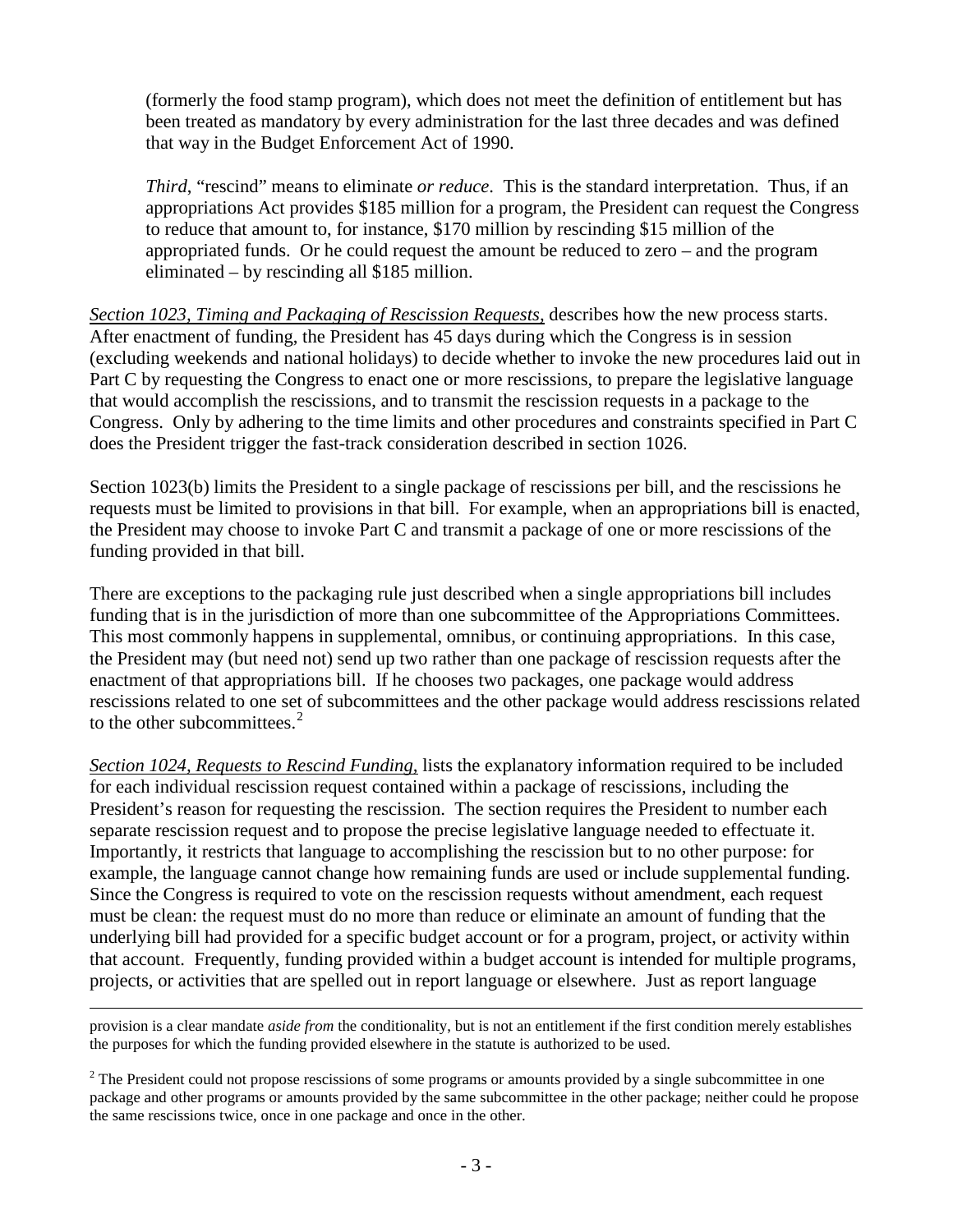spells out the intended use of appropriated funding, the message transmitted by the President spells out the program, project, or activity to which the rescission of funding is intended to apply.

*Section 1025, Grants of and Limitations on Presidential Authority,* authorizes but does not require the President to withhold funding from obligation while the Congress considers his rescission request under Part C.

This section is analogous to existing authority under Part B. The authority exists because there is little point in allowing funds that are about to be rescinded by the Congress to instead be obligated by an agency, making their rescission impossible. But because the process is expedited, any withholding is limited to 25 calendar days in which the House or Senate is in session (whichever is greater).<sup>[3](#page-12-0)</sup> Weekends and national holidays do not count. The President is explicitly required to release funds once that period expires, and is encouraged to release them if either House defeats his rescission package. This section also states that if the President proposes a specific rescission under Part C, he may do so only once; if he is turned down, he cannot ask again. However, if he is turned down under Part C, he can invoke the regular ICA (Part B) or his general authority to request legislation.

Moreover, section  $1025(c)(3)$  says that the authority to withhold funds does not apply so late in a fiscal year that a withholding would lead to the funds expiring or to an agency no longer being able to prudently obligate the funds before they expire. Late withholding would be a rarity in any case, because regular appropriations bills are normally enacted before the start of the fiscal year or shortly thereafter and section 1023 requires any presidential rescission package to be transmitted within 45 days of session after enactment of the bill. However, a supplemental appropriations bill enacted late in the fiscal year (for example) could conceivably provide funds that would be subject to paragraph 3.

*Section 1026, Congressional Consideration of Rescission Requests,* sets forth the expedited procedures in the House and Senate for consideration of proposed rescission packages. In general, these procedures are designed to insure that the President gets a vote, without amendment, on the package of rescissions he transmits.<sup>[4](#page-12-1)</sup>

Because appropriations legislation originates in the House by longstanding tradition, the House turns each presidential rescission package into a statute and considers it first. The Senate acts on the package only if the House passes it, since even under expedited procedures Senate action proceeds at a slower pace and votes take longer. The Senate is not required to vote on a package the House has already defeated.

There are three principal ways in which the House and Senate fast-track procedures differ from other fast-track, no-amendment procedures that exist or have existed in recent decades.

First, the House clerk – who turns the presidential rescission package into a bill – omits individual rescissions that are not eligible for the fast track procedure. The rescission bill itself will be very short, since it will simply list the items in the President's package by number and state that they are enacted into law. The clerk omits numbered rescissions that the Chairman of the House Budget Committee

 $\overline{a}$ 

<span id="page-12-0"></span><sup>&</sup>lt;sup>3</sup> The expedited procedures under §1026 mean that Congress will reach a final resolution on the President's rescission package before the 25 days expire.

<span id="page-12-1"></span> $4$  There is no method to provide an absolute guarantee of a vote, because all rules of the House and Senate are implemented by persons making motions under the rules. If *no one* moves to consider a piece of legislation, it will not be considered.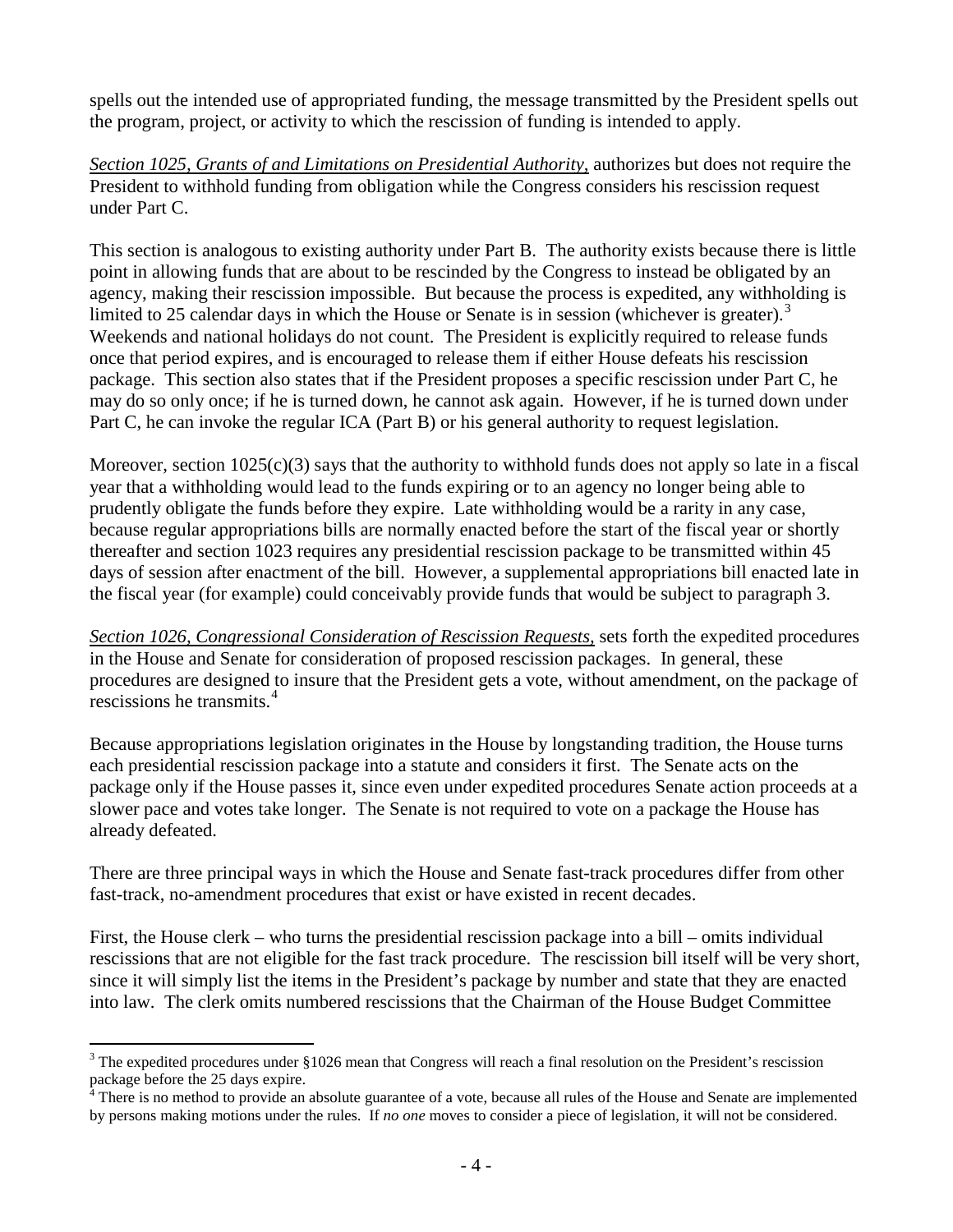determines are not permissible for the fast track procedure. The Chairman is required to consult widely, including with the Senate Budget Committee, the committees of jurisdiction in both Houses, CBO, and GAO in making determinations. Examples of impermissible rescission requests include but are not limited to:

- a request to rescind funding that was not provided in the recently enacted funding bill in question but rather in some other bill;
- a request to rescind funding where the account from which the funding is to be cut is not adequately specified in legislative language, or the program, project, or activity within an account from which the funding is to be cut is not adequately identified in the presidential message;
- a request to rescind funding for an entitlement program;
- a request to rescind funding that is by itself a valid request but for which the President's legislative text includes other matter (such as transfer authority, or supplemental funding, or changes in authorizing legislation).

Second, any individual House member may raise a point of order against any numbered rescission in the package on the grounds that it contains impermissible matter, and if the point of order is sustained, the item is automatically knocked out of the package.

Finally, any individual Senator may raise a point of order claiming that the House-passed package contains impermissible matter; if sustained, the package is not altered but does immediately lose its fast-track, no-amendment protection; at that point, the special procedures in section 1026(f) cease to apply. Continued debate on the package would take place under standard Senate rules.<sup>[5](#page-13-0)</sup> This approach gives the Senate (including the Senate minority) equal weight with the House in determining whether rescission requests go beyond the clear limitations of Part C.

These provisions may prompt a consultation between the branches before a package of rescissions is submitted and between the House and Senate after it is submitted, leading to a package that is clearly within the boundaries set forth in this Part. The intent is that each bill employing the fast-track procedures of this Act be a "clean" bill.

**Section 3** makes technical and conforming amendments.

 $\overline{a}$ 

Subsections (a) and (b) make conforming amendments to the titles and table of contents of the Congressional Budget and Impoundment Control Act of 1974, Title X of which constitutes the ICA.

Subsection (c) is a conforming amendment to section 1013 of the ICA, a part of which specifies that the President's general authority to temporarily defer the use of funding is limited to routine administrative actions and certain defined circumstances. The existing ICA specifies that a temporary

<span id="page-13-0"></span> $<sup>5</sup>$  At that point, the Senate could (for example) amend the bill, or filibuster it, or table it. If the Senate amends and then</sup> passes the bill, the parliamentary situation with respect to both the House and Senate is normal: a bill has been passed in different form by the two bodies, and differences can be resolved though conference or amendments between the bodies in the normal fashion.